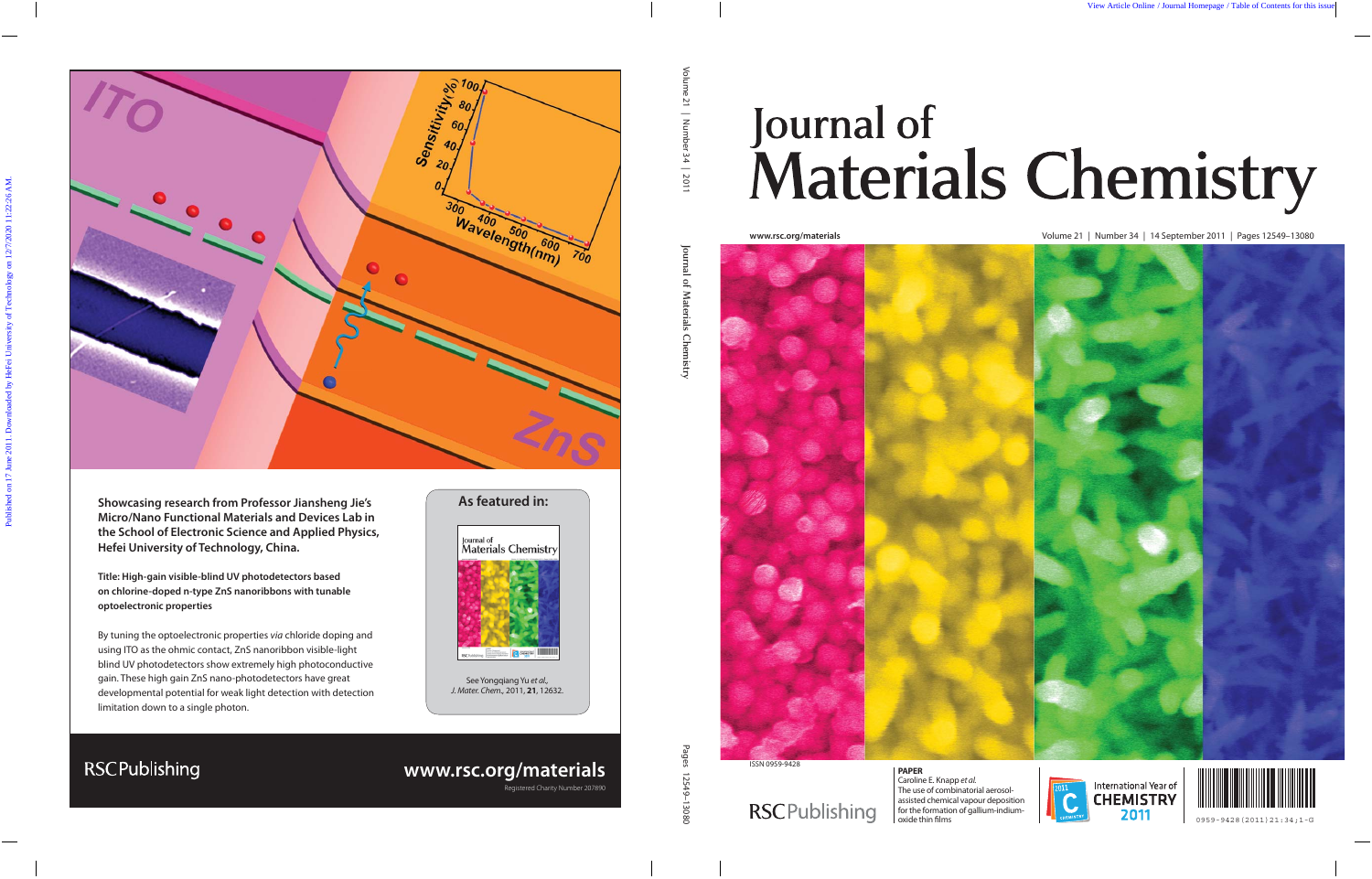# **Journal of** [Dynamic Article Links](http://dx.doi.org/10.1039/c1jm11408e) Materials Chemistry

Cite this: J. Mater. Chem., 2011, <sup>21</sup>, 12632

www.rsc.org/materials **PAPER** 

# High-gain visible-blind UV photodetectors based on chlorine-doped n-type ZnS nanoribbons with tunable optoelectronic properties†

Yongqiang Yu,<sup>ab</sup> Jiansheng Jie,<sup>\*a</sup> Peng Jiang,<sup>a</sup> Li Wang,<sup>a</sup> Chunyan Wu,<sup>a</sup> Qiang Peng,<sup>a</sup> Xiwei Zhang,<sup>a</sup> Zhi Wang,<sup> $a$ </sup> Chao Xie, $a$ <sup>U</sup> Di Wu<sup>b</sup> and Yang Jiang<sup>\*b</sup>

Received 4th April 2011, Accepted 17th May 2011 DOI: 10.1039/c1jm11408e

Efficient n-type doping of ZnS nanoribbons (NRs) were accomplished by using chlorine (Cl) as the dopant via thermal evaporation. An indium tin oxide (ITO) transparent electrode was used to achieve ohmic contact to the ZnS:Cl NRs. The conductivity of the Cl-doped ZnS NRs was significantly improved as compared with the undoped ones and could be tuned to a wide range of 3–4 orders of magnitude by adjusting the Cl doping level. High-performance nano-photodetectors were constructed based on the ZnS:Cl NRs, which show high sensitivity to the UV light while are nearly blind to the visible light. Notably, the ZnS:Cl NR photodetectors have a photoconductive gain as high as  $\sim$ 10<sup>7</sup>, which is amongst the highest values obtained for UV nano-photodetectors so far. Our results demonstrate that the n-type ZnS NRs with tunable optoelectronic properties are promising building blocks for nano-optoelectronic devices. **Published on 17 June 2011.** Download **Controllar Controllar Controllar Controllar Controllar Controllar Controllar Controllar Controllar Controllar Controllar Controllar Controllar Controllar Controllar Controllar Contro** 

### 1 Introduction

Zinc sulfide (ZnS), an important II–VI compound semiconductor with a wide direct bandgap of 3.7 eV, has applications in diverse fields such as flat panel displays,<sup>1</sup> light-emitting diodes  $(LEDs)<sup>2</sup>$  and injection lasers.<sup>3</sup> Recently, ZnS nanostructures have attracted increasing attention due to their potential application in a new generation of nano-electronics and nanooptoelectronics.<sup>4</sup> Intrinsic or unintentionally doped ZnS nanostructures are highly insulating due to the high crystal quality with little donor/acceptor defects and are thus not suitable for device applications. The ability to control the optoelectronic properties of ZnS nanostructures via doping is essential in order to realize the future applications. Current research on ZnS nanostructures is mainly focused on the material growth and structure and characterization of optical properties. Studies on their transport properties are rare. Although various metal elements including Mn, Cu, Fe, Co, and Eu have been used as dopants to modulate the optical and magnetic properties of ZnS nanostructures, $5-10$  reliable and reproducible doping remains a big challenge. Research on n- and p-type doping of ZnS nanostructures is less than critical and still at the very early stage.<sup>11,12</sup>

The development of visible-blind, UV photodetectors is of great importance for optoelectronic and environmental applications. ZnS nanostructures are promising materials for highperformance UV photodetectors owing to the wide bandgap in the UV regime, high quantum-efficiency, high crystallinity, and potential advantages in quantum confinement and size effects. Although nanoscale UV photodetectors based on a variety of wide band-gap nanomaterials such as ZnO and GaN nanowires (NWs) have been investigated,13,14 ZnS nano-photodetectors are rarely studied and reported.15,16 This situation might be the result of the difficulties in controlling the transport properties of ZnS nanostructures as well as obtaining good contact between the semiconductor and the electrode.

Herein, we report on the tuning of the electronic and optoelectronic properties of n-type ZnS nanoribbons (NRs) via chloride (Cl) doping. Cl was selected as the n-type dopant since it has been reported to be an efficient dopant for achieving high levels of n-type doping with less defects in n-ZnS film.17,18 Excellent ohmic contact can also be achieved by replacing conventional metallic electrodes with transparent, conducting indium tin oxide (ITO) electrodes. Near visible-blind UV nanophotodetectors with extremely high photoconductive gain  $(\sim 10^7)$ were also demonstrated based on the n-type ZnS:Cl NRs.

### 2 Experimental details

# 2.1 ZnS:Cl NRs synthesis and characterization

ZnS:Cl NRs were synthesized in a horizontal quartz tube furnace by using a thermal co-evaporation method.<sup>9</sup> 0.3 g ZnS power (99.99%, Aldrich) was first loaded into an alumina boat and then

a School of Electronic Science and Applied Physics, Hefei University of Technology, Hefei, Anhui, 230009, P. R. China. E-mail: jason.jsjie@ gmail.com

b School of Materials Science and Engineering, Hefei University of Technology, Hefei, Anhui, 230009, P. R. China. E-mail: apjiang@hfut. edu.cn

<sup>†</sup> Electronic supplementary information (ESI) available. See DOI: 10.1039/c1jm11408e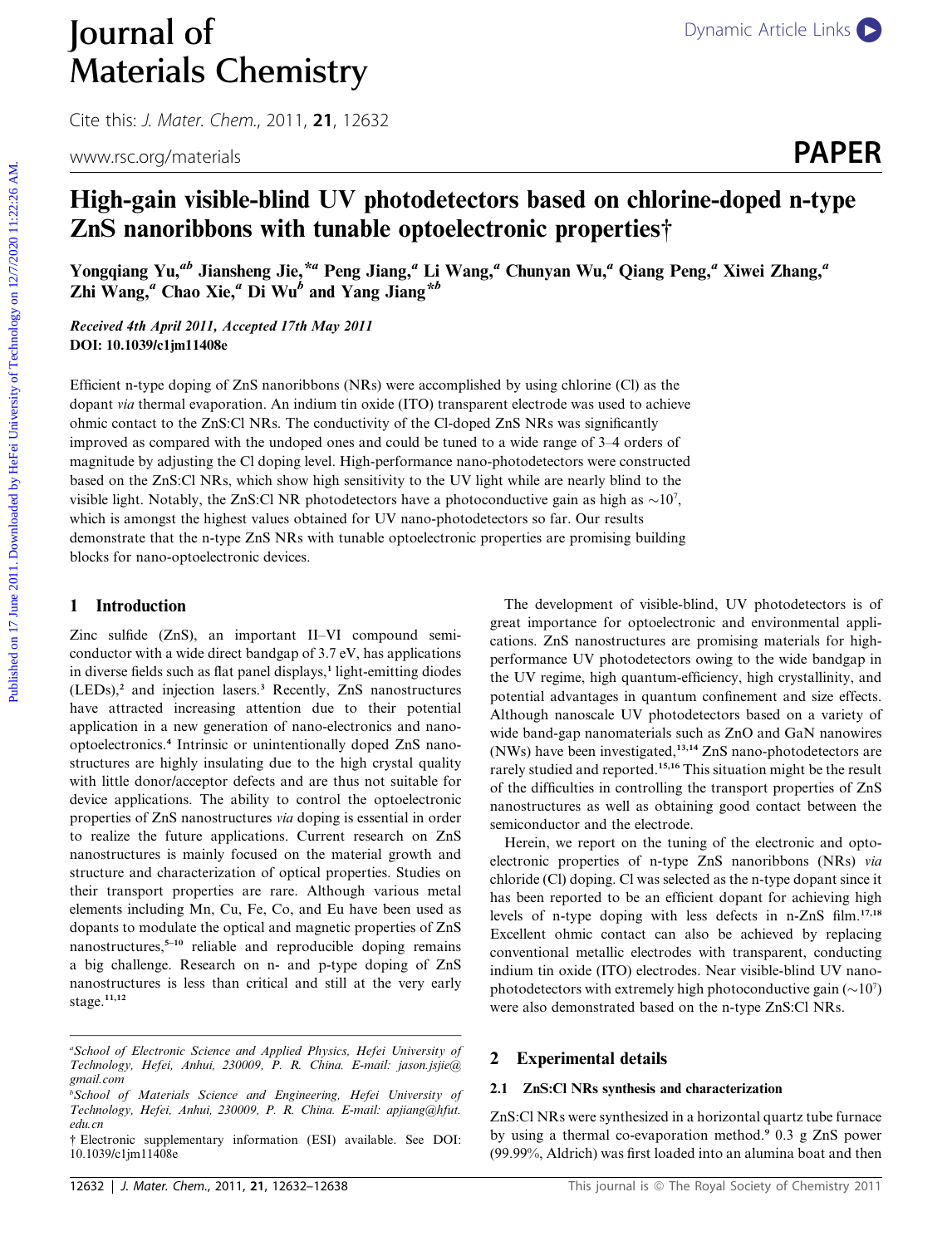the boat was transferred to the center region of the furnace. Si substrates coated with 5 nm gold were placed at a distance of  $\sim$ 10 cm downstream from the ZnS source. Another boat filled with ZnCl2 powder was used as the Cl dopant source and placed at a distance of 12 cm upstream from the ZnS source. The system was then evacuated to a base pressure of  $4 \times 10^{-5}$  Torr, and backfilled with a constant  $H_2$  (5% in Ar) gas flow of 40 sccm to a pressure of  $\sim$ 150 Torr. The ZnS source was heated up to 1060  $\rm ^{\circ}C$  in one hour and kept at that temperature for 60 min. Three samples with varied chloride doping levels were synthesized, labeled as sample 1, sample 2, and sample 3, corresponding to the molar ratio of  $ZnCl_2$ :  $ZnS$  changed from 1:4 to 1:2 and 1:1 in experiments, respectively. Undoped ZnS NRs were also synthesized under the same conditions except  $ZnCl<sub>2</sub>$  was not used for comparison.

Morphologies and structures of the as-synthesized ZnS:Cl NRs were characterized by X-ray diffraction (XRD, Rigaku D/Max-rB), field-emission scanning electron microscopy (FE-SEM, SIRION 200 FEG) and high-resolution transmission electron microscopy (HRTEM, Philips CM200 FEG). Compositions of the ZnS:Cl NRs were analyzed by X-ray photoelectron spectroscopy (XPS, Thermo ESCALAB 250). Room-temperature photoluminescence (RT-PL, LabRAM-HR) spectra were obtained by using He–Cd 325 nm laser as the excitation source.

# 2.2 Device construction

In order to construct the field-effect transistors (FETs) based on a single ZnS NR, the NRs were first dispersed on a  $SiO<sub>2</sub>$  $(300 \text{ nm})/p^*$ -Si substrate and then ITO  $(100 \text{ nm})$  electrodes were deposited on individual NRs using a pulsed laser deposition (PLD) system with KrF excimer laser (Lambda Physik COM-PexPro 102, 248 nm, 120 mJ, 5 Hz) and a shadow mask that consisted of 5 µm thick tungsten wires. Various metallic electrodes such as Ti, In, Ag, Al, and Au were also deposited by a high-vacuum electron-beam (EB) evaporation system for comparison. Post-annealing at 500 °C for 10 min at vacuum (4  $\times$  $10^{-5}$  Torr) was carried out to further improve the electrical contact of ITO with ZnS:Cl NRs.

# 2.3 Device characterization

The electrical transport characteristics of the ZnS:Cl NRs were measured using a Keithley 4200 semiconductor characterization system. To detect the photoconductive properties of ZnS:Cl NRs, monochromatic light from a source composed of a xenon lamp (150 W) and a monochromator (Omni- $\lambda$ 300) was focused and guided onto the NRs perpendicularly. The light was turned ON and OFF manually to investigate the time response of the ZnS:Cl NR photodetectors.

# 3 Results and discussions

# 3.1 Characterization of the n-type ZnS:Cl NRs

A typical SEM image of the as-synthesized ZnS:Cl NRs indicates that the NRs have width in the range of 50–500 nm, length of  $20-100$  µm, and thickness of  $10-50$  nm (Fig. 1a). The sizes are uniform along the NR length. The inset in Fig. 1a depicts the energy-dispersive X-ray spectroscopy (EDX) profile of sample 2,



Fig. 1 (a) A typical SEM image of ZnS:Cl NRs from sample 2. The inset is the corresponding EDX spectrum. (b) XRD patterns of both undoped and Cl-doped ZnS NRs. (c) HRTEM image of the ZnS:Cl NR. The inset shows the corresponding FFT pattern. (d) XPS spectra of ZnS:Cl NRs (for sample 2). The inset shows the enlarged Cl 2p peak. (e) PL spectra of both undoped and Cl-doped ZnS NRs. The inset shows the enlarged band-edge emission peaks of the samples, which are normalized for comparison.

revealing a near stoichiometric ratio of  $Zn : S \approx 50 : 49$ . XRD patterns of the ZnS:Cl NR samples (1–3), together with the undoped sample for comparison, are shown in Fig. 1b. All the diffraction peaks in the patterns can be properly assigned to ZnS with a wurtzite structure and no impurity phases are detected, suggesting the high phase purity of the products. In addition, no obvious peak shift is observed for the ZnS:Cl NRs in relation to the undoped ZnS NR. This can be attributed to the similar ionic radius of Cl<sup>-</sup> (1.81 A) with  $S<sup>2</sup>$  (1.84 A). From a typical HRTEM image and corresponding fast Fourier transform (FFT) pattern (Fig. 1c), it can be concluded that ZnS:Cl NRs have a wurtzite single-crystal structure with a growth direction of [210]. Further XPS investigation reveals the presence of Cl in the sample (Fig. 1d). XPS measurements of all of the samples indicate an increasing atomic ratio of Cl in the samples from 2% for sample 1 to 3% for sample 2, and 4% for sample 3. However, no Cl signal is detected in the undoped sample, implying that efficient Cl doping is achieved in the ZnS:Cl NRs.

Fig. 1e depicts the RT-PL spectra of both the undoped and doped ZnS NRs. Four emission peaks can be observed from the undoped ZnS NRs, which correspond to the near-band edge (NBE) emission at 335 nm, and emissions associated with the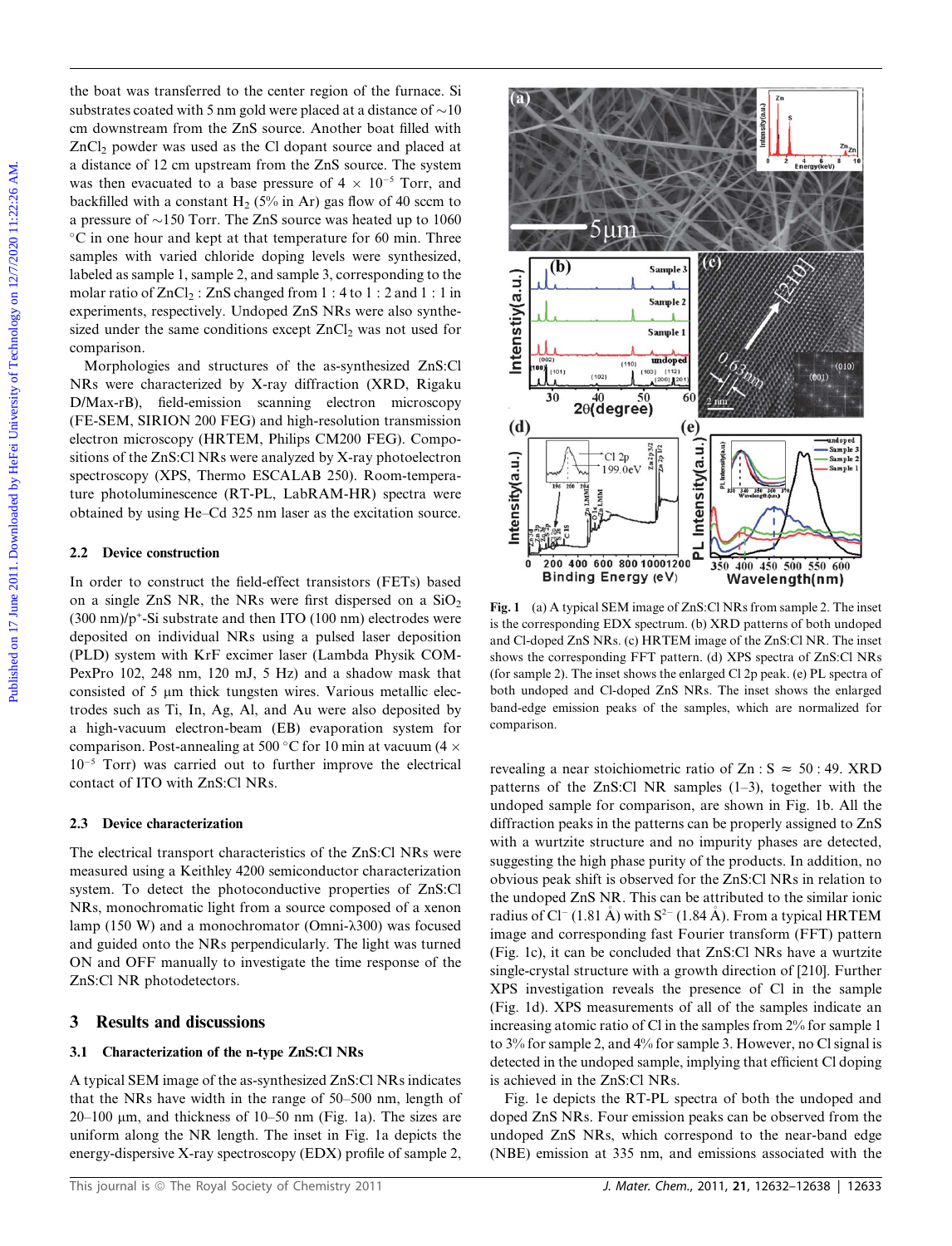zinc vacancies (380 nm), zinc interstitials (436 nm), and sulfur vacancies (530 nm), respectively.<sup>19</sup> As for the ZnS:Cl NRs, the emissions from zinc defects diminished, while a new emission peak located at 390–460 nm emerged. This new emission peak could be ascribed to the self-activated (SA) luminescence that corresponds to the donor–acceptor pair (DAP) transition from the isolated Cl donor level to the acceptor level of the SA centers consisting of zinc vacancies  $(V_{Zn})$  and substitutional Cl ions associated at one of the nearest sites.<sup>17</sup> In particular, the emission at 456 nm for sample 3 is in good agreement with the SA luminescence observed in ZnS:Cl thin films.<sup>19</sup> The observation of SA luminescence confirms that most of the Cl atoms introduced by Cl doping have successfully entered into the sulfur sites in the ZnS NRs.17,20 On the other hand, when the Cl doping concentration is increased, the SA emission peak shifts to a longer wavelength, along with the increase of peak intensity, due to the increase of the acceptor level. The change in the SA emission peak could also be regarded as indirect evidence for the achievement of controlled Cl doping in the ZnS NRs. The regular red-shift of the SA emission from 380 nm to  $\sim$  525 nm also reveals that the optical properties of the NRs could be tuned by simply adjusting the doping level.

#### 3.2 Ohmic contact to the n-type ZnS:Cl NRs

In order to determine the effects of Cl doping on the transport properties of ZnS NRs, electrical measurements were conducted by constructing nano-FETs based on individual ZnS:Cl NRs. Attempts to achieve ohmic contact with the ZnS:Cl NRs by using various metallic electrodes, including Ti, In, Ag, Al, and Au, as the source–drain electrodes, all failed. Contact resistance was so high that only very low conduction current could be detected for the ZnS:Cl NR devices (Fig. 2a). Fortunately, ITO was found to be able to provide much better contact with the ZnS: Cl NRs than conventional metallic electrodes. Fig. 2a clearly shows that the conduction current was substantially improved when ITO was used as the electrode. The transport characteristics of the ZnS:Cl NRs with varied doping concentrations were measured using ITO electrodes (Fig. 2b). The linear  $I-V$  curves indicate the good ohmic contact of ITO with the ZnS:Cl NRs. Significantly, we note that the conductance of the ZnS NRs increases remarkably with the increasing of Cl dopant. The undoped ZnS NRs are highly insulating (conductivity  $\leq 10^{-8}$  S cm<sup>-1</sup>), while the ZnS:Cl NRs exhibit much enhanced conductivity of  $7.5 \times 10^{-3}$  S cm<sup>-1</sup>,  $0.25$  S cm<sup>-1</sup> and 5.0 S cm<sup>-1</sup> for sample 1, sample 2, and sample 3, respectively. The conductivity distribution of 15 NR samples is shown in Fig. 2c. It is clear that the conductivity of the ZnS NRs can be tuned to a wide range of at least three orders of magnitude by adjusting the  $Cl^-$  doping level. Moreover, the conductivity of ZnS:Cl NRs can be remarkably improved by 1–2 orders of magnitude after a post-annealing process at 500  $^{\circ}$ C for 10 min (Fig. 2d), which is likely to be attributed to the further reduction of the contact resistance.

Although ohmic contact is essential for high-performance electronic and optoelectronic devices, it should be noted that Schottky contact has been achieved with metallic electrodes such as Ag,<sup>12</sup> Cr,<sup>15</sup> Au,<sup>21</sup> and Pt:Ga<sup>22</sup> in nanodevices based on n-ZnS and n-ZnSe nanostructures. The contact problem remains to be the main barrier for the development of useful applications for



Fig. 2 (a) Typical  $I-V$  curves of a single ZnS:Cl NR (sample 2) measured using different kinds of source–drain electrodes. (b) Typical I–V curves of undoped ZnS NR and Cl-doped NRs with increased doping concentration from sample 1 to sample 3. The inset shows a typical SEM image of the nano-FET fabricated from an individual ZnS:Cl NR. (c) Distribution of conductivity values for 45 devices, 15 devices each for sample 1, sample 2, and sample 3. (d) Conductivity distribution of the devices after annealing.

ZnS nanostructures. The surface Fermi level pinning induced by the surface states has been suggested to be responsible for the non-ohmic contact behavior (Fig. 3). The high density surface states such as defects and dangling bonds on the ZnS surface will lead to the Fermi level pinning at  $\varphi_0$ .  $\varphi_0$  represents the energy level that below which all the surface states must be filled for charge neutrality at the surface. Due to the negatively charged surface resulting from acceptor states, the surface energy band will bend upwards and thus form a large contact barrier at the interface. A previous study using photoelectric yield measurement revealed a surface barrier ( $qV<sub>D</sub>$ ) as high as 1.2 eV at the ZnS surface.<sup>23</sup> Therefore, a large contact barrier will always exist at the metal/semiconductor interface, no matter what kind of metallic electrode is used. For ZnS films, the barrier heights are estimated to be about 1.5 eV and 0.8 eV for In and Al, respectively, and even higher for Ag and Au.<sup>24</sup> In contrast, the surface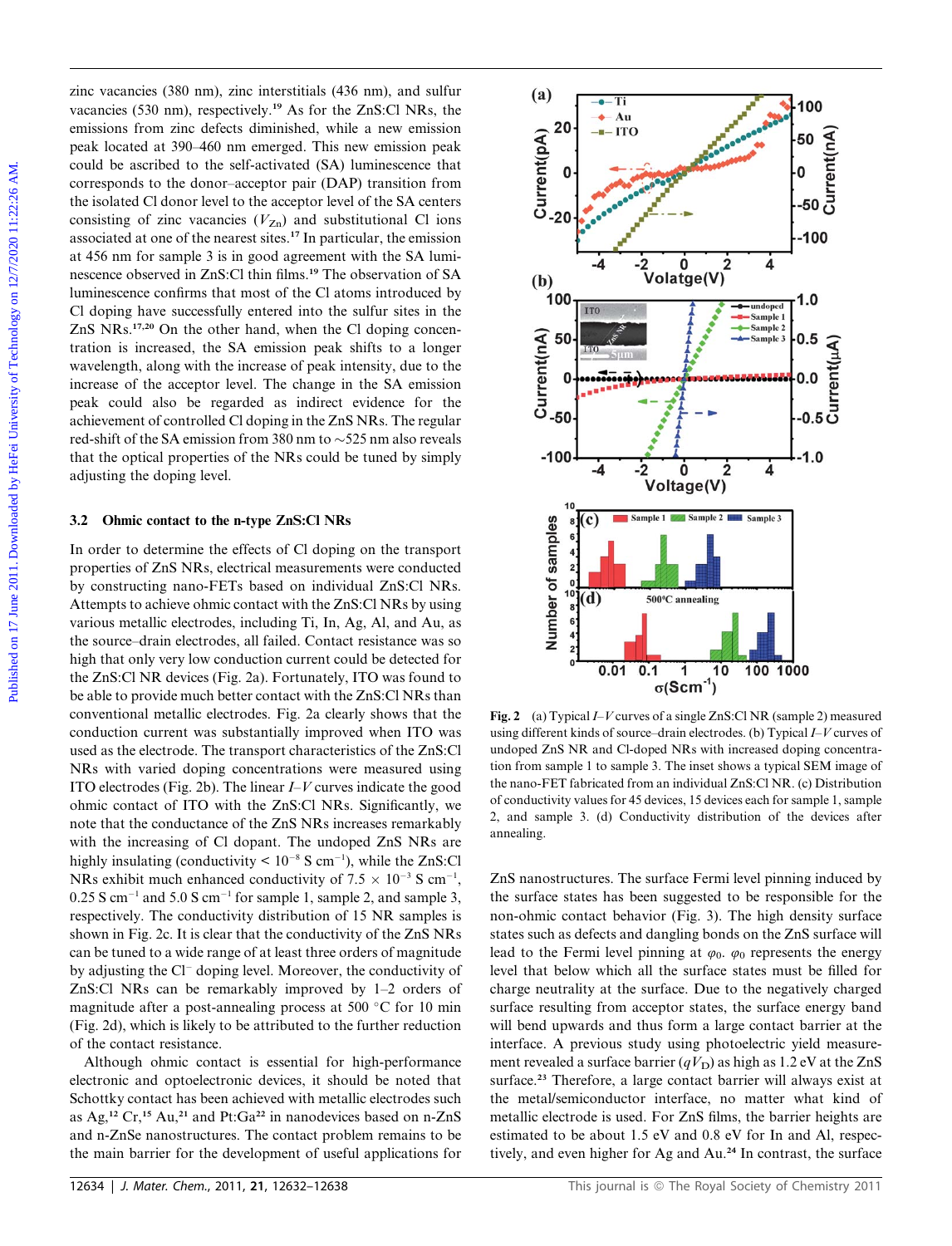

Fig. 3 (a) Energy-band diagram illustrating the Fermi energy level pinning at the n-ZnS surface. (b) Schematic illustration of the ITO/n-ZnS contact. An oxide interfacial layer is expected to generate at the interface. (c) Equilibrium band diagram schematic for ITO/n-ZnS  $(E_c)$  the conduction-band edge,  $E<sub>v</sub>$  the valence-band edge,  $E<sub>F</sub>$  the Fermi level,  $Q<sub>ss</sub>$ the surface-state density on ZnS).

states are likely to be saturated by the ITO layer, thus avoiding the surface Fermi level pinning. Moreover, a highly conductive interfacial oxide layer is likely to be formed at the interface by surface reactions between ZnS and ITO during the PLD process, where the surface of ZnS was oxidized and some indium atoms also diffused into the oxidation layer, promoting the injection of electrons into the ZnS NRs via direct tunneling due to the increase of the interfacial doping concentration and the decrease of the barrier width of the interface (Fig. 3c).<sup>25</sup> The interfacial oxide layer should have a composition similar to that of ZnInO (IZO), which is a material usually used in transparent oxide electrodes. The surface reaction is further enhanced by the postannealing process, thus leading to the improvement of the conductivity. The achievement of good ohmic contact by using ITO would become the critical step in the practical application of ZnS nanostructures in nano-electronics and nano-optoelectronics. In addition, the use of transparent ITO electrodes would facilitate the design and implementation of fully transparent ZnS nanodevices.

#### 3.3 Electrical transport properties of the ZnS:Cl NRs

The electrical transport characteristics of the ZnS:Cl NR FETs are shown in Fig. 4. From the typical source–drain current  $(I_{DS})$ 

versus source–drain voltage ( $V_{DS}$ ) curves measured at varied  $V_{G}$ , it is clear that all the devices show an obvious gating effect and the conductance of ZnS:Cl NRs increases with the increasing of  $V<sub>G</sub>$ , which is consistent with the typical characteristics of an nchannel metal-oxide-semiconductor FET (MOSFET) and thus reveals the n-type nature of the Cl doped ZnS NRs. Table 1 summarizes the key parameters of the nano-FETs that are fabricated from the ZnS:Cl NRs with varied doping levels, in which the threshold value  $(V<sub>th</sub>)$  is deduced by extracting the linear portion of the  $I_{DS}-V_G$  plot, and the electron mobility  $(\mu_n)$ can be estimated from the channel transconductance  $(g_m)$  of the nano-FETs according to the equation  $g_m = \partial I_{DS}/\partial V_G$  $Z\mu_nC_0V_{DS}/L$  in the linear regime of  $I_{DS}-V_G$  curves, where  $Z/L$  is the width-to-length ratio of the NR channel, and  $C_0$  is the oxide capacitance per unit area.  $I_{ON}/I_{OFF}$  ratio is estimated from the  $I_{DS}$  at the ON state (+40 V) and OFF state (-30 V) and the electron concentration  $(n)$  is calculated from the equation  $n = \sigma/q\mu_n$ , where  $\sigma$  is the conductivity of the NRs at  $V_\text{G} = 0$  V. From Table 1, it is noticed that  $V_{\text{th}}$  has gradually decreased from sample 1 to 3, which is due to the increasing of carrier concentration from sample 1 to 3 and consequently lower voltage is needed to turn-on the devices. Both  $g_m$  and  $\mu_n$  are enhanced with increasing doping level and a mobility value as high as 82.1 cm<sup>2</sup>  $V^{-1}$  s<sup>-1</sup> is estimated for sample 3, which might be attributed to the higher channel conduction and improved electrical contact at high doping level.<sup>26</sup> Significantly, *n* increases remarkably with the increasing of Cl doping level and the highest electron concentration (3.8  $\times$  10<sup>17</sup> cm<sup>-3</sup>) is obtained for sample 3. This value is comparable with that achieved from ZnS:Cl films.<sup>27</sup> On the other hand, the modulation of gate voltage to the channel conduction becomes weaker when *n* is increased. As a result, the  $I_{ON}/I_{OFF}$ ratio decreases from  $\sim 10^5$  for sample 1 to a small value of  $\sim 10$ for sample 3. Results reported here undoubtedly demonstrate that the electrical properties of n-ZnS NRs could be effectively tuned by varying the Cl doping concentration. Published on 17 June 2011. Download by Hermannian Columbia and the content of Technology of Technology of Technology on 17 June 2011. The special of the special content of the special content of the special content of the

#### 3.4 High-gain visible-blind UV photodetectors based on the ZnS:Cl NRs

The ZnS:Cl NRs show promising application as high-performance visible-light blind UV nano-photodetectors. Fig. 5a plots the  $I-V$  curves of an individual ZnS:Cl NR (from sample 1)



Fig. 4 Electrical transfer characteristics of ZnS:Cl NRs from sample 1.  $I_{\text{DS}}-V_{\text{DS}}$  curves plotted at varied  $V_{\text{G}}$ . Inset shows the  $I_{\text{DS}}-V_{\text{G}}$  curves at  $V_{DS} = 1$  V.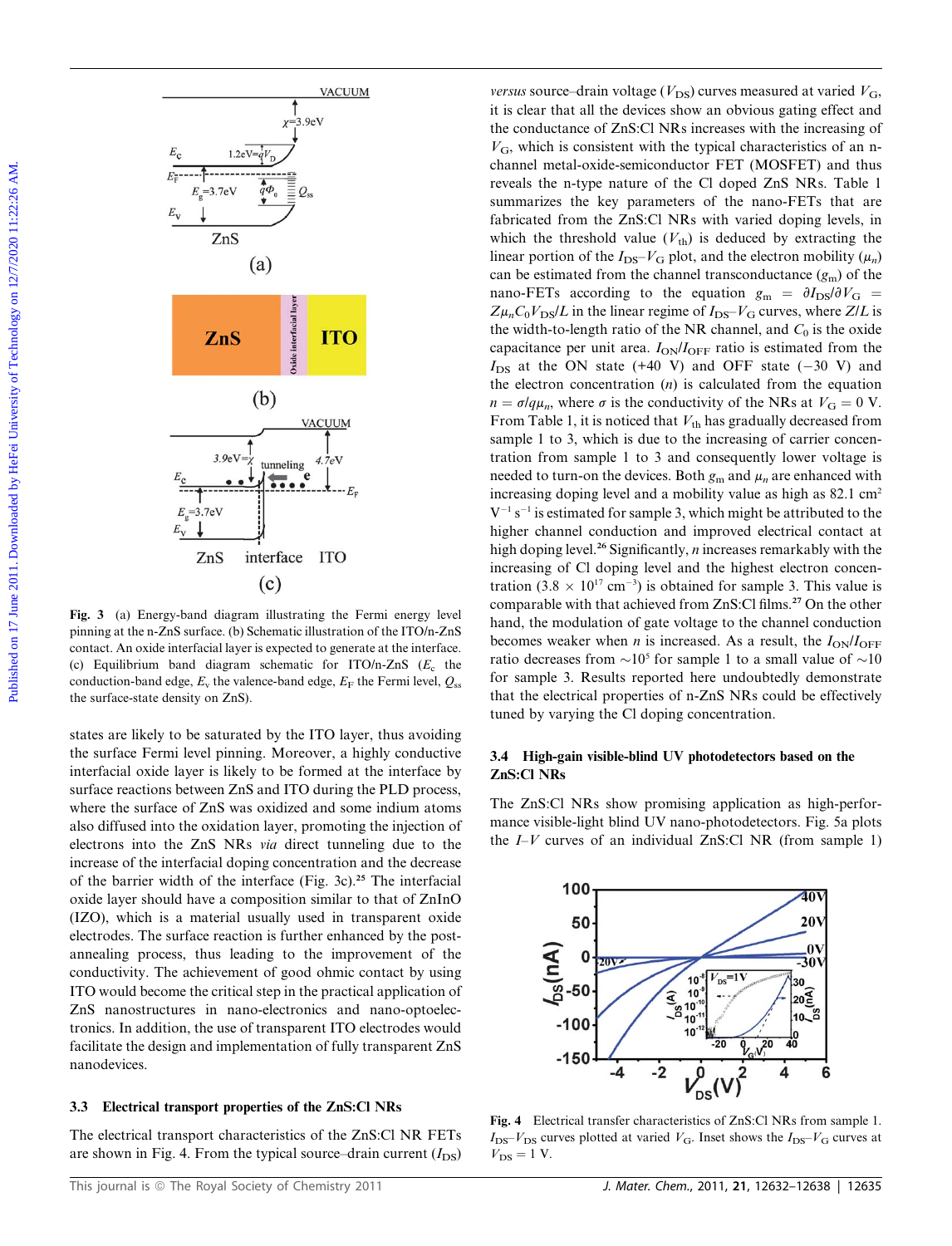|          | $V_{\text{th}}$ (V) | $I_{ON}/I_{OFF}$     | $g_{\rm m}$ (nS) | $\mu_n$ (cm <sup>2</sup> V <sup>-1</sup> s <sup>-1</sup> ) | $n \ (\times 10^{17} \text{ cm}^{-3})$ |
|----------|---------------------|----------------------|------------------|------------------------------------------------------------|----------------------------------------|
| Sample 1 | 10.3                | $\sim\!\!10^5$       | 1.3              | 2.8                                                        | 0.16                                   |
| Sample 2 | $-6.1$              | $\sim\!\!10^3$       | 4.6              | 10.0                                                       | 1.0                                    |
| Sample 3 | $-40$               | $\sim\!\!10^{\rm l}$ | 57.5             | 82.1                                                       | 3.8                                    |

under the light illumination with varied wavelength. The conductance of the ZnS:Cl NRs strongly depends on the light wavelength and the photocurrent increases remarkably in the short wavelength range but is nearly constant (equal to the dark current) in the visible range. Fig. 5b depicts the spectral dependence of the sensitivity. The cut-off wavelength of  $\sim$ 330 nm is consistent with the bandgap of ZnS, revealing that the increase of the photocurrent is mainly due to the electron–hole pairs excited by the incident light with energy greater than the bandgap. From the time response spectra of the ZnS:Cl NRs (Fig. 5c) it is observed that the nano-photodetectors exhibit excellent stability and reproducibility, and the doping concentration has significant

Table 1 Summary of the key device parameters of the ZnS:Cl NR FETs



Fig. 5 (a)  $I-V$  curves of a single ZnS:Cl NR (sample 1) illuminated by the light with different wavelength from 260 nm to 650 nm at a constant light intensity of 100  $\mu$ W cm<sup>-2</sup>. (b) Spectral response of the ZnS:Cl NR (sample 1). The inset shows the schematic diagram for the photoconductive measurement. (c) Time response of the ZnS:Cl NRs to the pulsed UV-light (254 nm, 300  $\mu$ W cm<sup>-2</sup>).  $V_{DS}$  is fixed at 1 V.

influence on the photoconductive characteristics of the ZnS:Cl NRs. Rise time  $(t_r)$  and fall time  $(t_f)$  of sample 1 are 46 s and 30 s, respectively. As for sample 3,  $t_r$  increases slightly to 76 s, while  $t_f$ increases significantly to 463 s. At the same time, the  $I_{\text{light}}/I_{\text{dark}}$ ratio decreases from  $\sim 10^3$  for sample 1 to  $\sim 10^1$  for sample 3. The decrease of the  $I_{\text{light}}/I_{\text{dark}}$  ratio can be attributed to the large dark current at the high doping level, while the increase of response time is associated with the defects in the ZnS:Cl NRs. The carrier trap centers caused by the Cl doping trap the photo-generated carriers during the UV illumination and gradually release them after the light is off, leading to a long decay edge. Therefore, the high concentration of trap centers in sample 3 could account for the low response speed. However, we note the response speed of the ZnS:Cl NRs is comparable with that of the ZnO and GaN UV nano-photodetectors in previous reports.13,14,28 **Table 1** Summary of the key being pumerates of the ZaSC INR PTTs<br>  $\frac{2}{3}$   $\frac{2}{3}$   $\frac{1}{3}$   $\frac{1}{3}$   $\frac{1}{3}$   $\frac{1}{3}$   $\frac{1}{3}$   $\frac{1}{3}$   $\frac{1}{3}$   $\frac{1}{3}$   $\frac{1}{3}$   $\frac{1}{3}$   $\frac{1}{3}$   $\frac{1}{3}$   $\frac{1}{3}$   $\frac{$ 

Responsivity  $(R)$  is an important factor which reflects the electrical output per optical input of a photodetector. A higher responsivity is desired in order to achieve higher response for a given incidence light. R is defined as

$$
R (A W^{-1}) = \frac{I_{p}}{P_{opt}} = \eta \left(\frac{q\lambda}{hc}\right) G
$$

where  $I_p$ ,  $P_{\text{opt}}$ ,  $\eta$ ,  $\lambda$ ,  $h$ ,  $c$  and  $G$  are photocurrent, incident light power, quantum efficiency, light wavelength, Planck's constant, and photoconductive gain, respectively. Based on the equation, R is estimated to be  $9.7 \times 10^4$  A W<sup>-1</sup> for sample 1 at  $V_{DS} = 1$  V by assuming  $\eta = 1$  for simplification, and a maximum value of 2.9  $\times$  $10^6$  A W<sup>-1</sup> is obtained for sample 3. Meanwhile, G increases from  $4.8 \times 10^5$  for sample 1 to  $1.4 \times 10^7$  for sample 3. Such a result suggests that a large internal gain exists in the ZnS:Cl NR photodetectors. For comparison, R and G values for various UV nano-photodetectors are shown in Table 2. Significantly, R and G in this work represent one of the best values obtained for the UV nano-photodetectors, which are at least five orders of magnitude higher than the previous report on an intrinsic ZnS NR photodetector,<sup>15</sup> and are comparable with the best values obtained for ZnO and GaN nano-photodetectors. Such a high gain could even allow reaching single-photon detectivity in single NRs.<sup>13</sup> Although a slow photocurrent relaxation time is observed

Table 2 Summary of the photoconductive properties of the ZnS:Cl NRs. Values from previous reports are also presented for comparison

|            | $t_{\rm r}$ (s) | $t_f(s)$   | $I_{\text{light}}/I_{\text{dark}}$ | $R_{\text{max}}$ (A W <sup>-1</sup> ) | $G_{\rm max}$             |
|------------|-----------------|------------|------------------------------------|---------------------------------------|---------------------------|
| Sample 1   | 46              | 30         | $\sim 10^3$                        | $9.7 \times 10^{4}$                   | $4.8 \times 10^{5}$       |
| Sample 2   | 59              | 86         | $\sim 10^2$                        | $8.2 \times 10^{5}$                   | $4.0 \times 10^{6}$       |
| Sample 3   | 76              | 463        | $\sim 10^{1}$                      | $2.9 \times 10^{6}$                   | $1.4 \times 10^{7}$       |
| ZnS NR15   | $\sim$ 3        | $\sim$ 3   | $\sim 10^{1}$                      | $\sim 0.2$                            |                           |
| $ZnO$ NR28 |                 | $\sim 400$ | $\sim 10^3$                        | $\sim 10^2$                           | $\sim 10^2$               |
| ZnO N W13  | $\sim$ 40       | $\sim$ 120 | $\sim 104$                         |                                       | $\sim 10^8$               |
| GaN NW14   |                 | $\sim 300$ | $\sim 10^{1}$                      | $\sim 10^2$                           | $\sim$ 10 <sup>2</sup> 29 |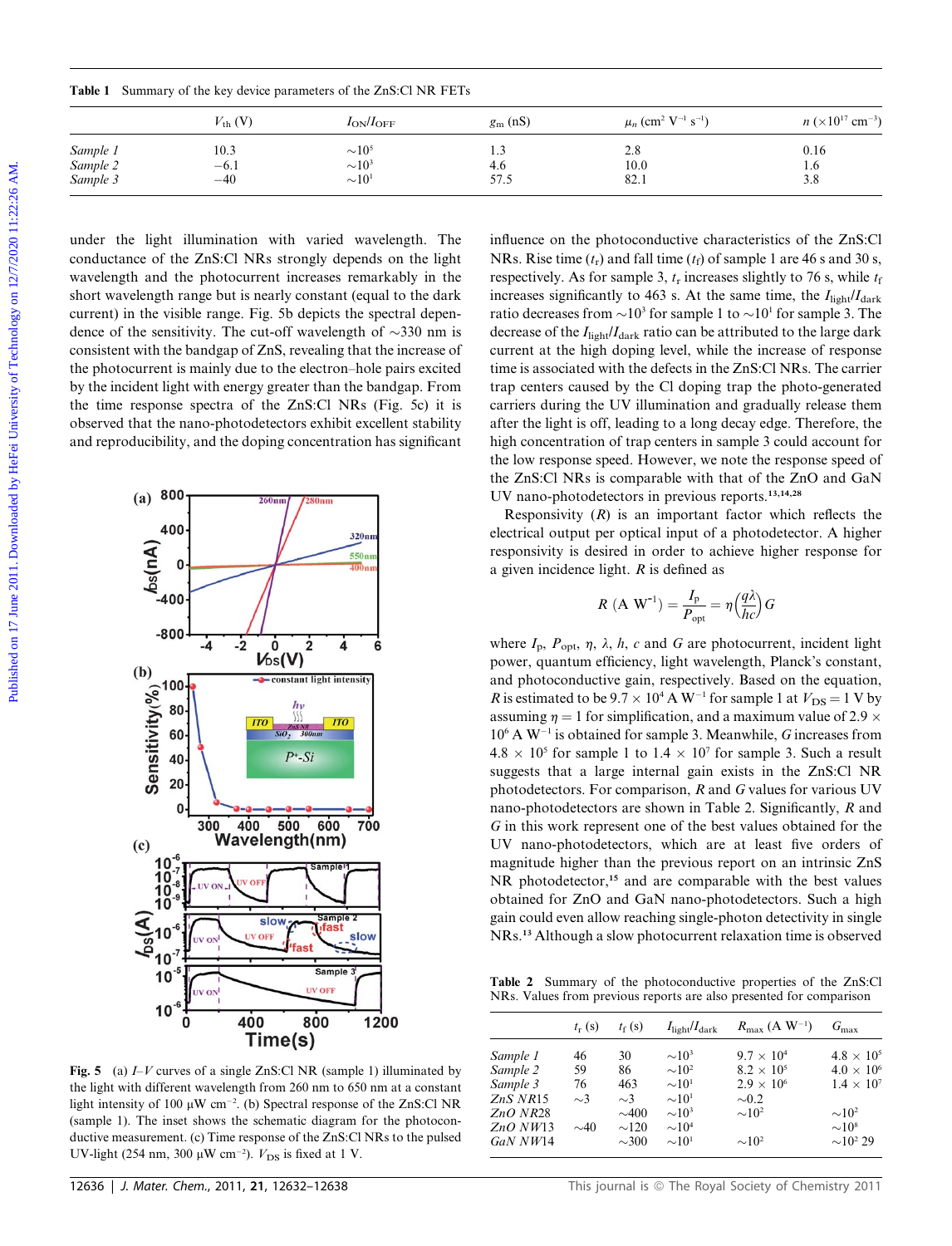for the ZnS:Cl NRs, the high gain values can result in a large gain-bandwith. Therefore, a significant photoresponse is excepted for the NR photodetector and they are expected to work at high modulation frequencies. <sup>13</sup> The substantial improvement in the responsivity and photoconductive gain can be attributed to the presence of deep level trap states in ZnS:Cl NRs. The trap states caused by Cl doping can trap the minority carriers (holes), leading to a great prolongation of the lifetime of the photocarriers (electrons) by preventing electron–hole recombination.13,30 In contrast, in the undoped ZnS NRs, recombination will happen as soon as the electron–hole pairs are generated by the excitation light. Only a small amount of carriers can reach the electrodes and thus contribute little to the photocurrent.

To further assess the capability of the Cl-doped ZnS NRs as high-speed photodetectors, a pulsed UV light that was generated by a frequency-tunable mechanical chopper was used to irradiate the NR, as shown in Fig. 6a. Interestingly, it was found that the NR can follow the pulsed light well up to 100 Hz; at that frequency the  $(I_{\text{max}} - I_{\text{min}})/I_{\text{max}}$  ratio is still close to 20% (Fig. 6b). At first glance, this result has conflicted with the above measurements (Fig. 5c), where a much longer rise and fall time are observed. Nevertheless, closer investigation of Fig. 5c reveals that both the rise and the fall edges of the samples are composed of two response components, i.e., the fast component corresponding to the direct electron–hole generation (for rise edges) and recombination (for fall edges), whereas the slow component is caused by the carriers filling (for rise edges) and releasing (for fall edges) due to the presence of the trapper centers. By utilizing the fast response component only instead of the full rise (fall) edges, a fast response to the incident UV light is achieved. Although the maximum photocurrent will inevitably decrease with an increase in the light frequency, the large responsivity of the ZnS:Cl NRs still allows a significant response to pulsed UV light. For the ZaSCI NRs, the high-gain values can ceate in a large  $\sim$  4 Conclusion content can be increased by the absorption of the expectation of the product of the second by Hefe Per active of the product of the second by



Fig. 6 (a) Response characteristics of the ZnS:Cl NRs (sample 1) to the pulsed UV light (320 nm, 300  $\mu$ W cm<sup>-2</sup>) at a frequency of 5 Hz. (b) The relative balance  $(I_{\text{max}} - I_{\text{min}})/I_{\text{max}}$  versus switching frequency.

# 4 Conclusion

In conclusion, we have demonstrated the tuning of electronic and optoelectronic properties of n-type ZnS NRs by chloride doping via a simple thermal co-evaporation method. Ohmic contact was successfully achieved by using ITO instead of conventional metallic electrodes. By adjusting the Cl dopant level, the conductivity of the n-type ZnS:Cl NRs could be tuned in a wide range of 3–4 orders of magnitude. In addition, nano-photodetectors constructed from the ZnS:Cl NRs exhibit excellent device performance with extremely high sensitivity to the UV light while are nearly blind to the visible light. The photoconductive gain of the ZnS:Cl NR photodetectors is as high as 10<sup>7</sup>. The value is among the highest values obtained for nanostructure-based UV photodetectors so far. Fast response to the pulsed UV light with frequency up to 100 Hz was also observed for the devices. It is expected that n-type ZnS NRs with tunable optoelectronic properties will have important applications in the nano-electronics and nano-optoelectronic devices.

#### Acknowledgements

This work was supported by the National Natural Science Foundation of China (Nos. 60806028, 20901021, 50903059), the Program for New Century Excellent Talents in the University of the Chinese Ministry of Education (NCET-08-0764), the Major Research Plan of the National Natural Science Foundation of China (No. 91027021), the Fundamental Research Funds for the Central Universities, the Foundation of Hefei University of Technology (2009HGXJ0015), the Natural Science Foundation of the Jiangsu Higher Education Institutions of China (Grant No. 09KJB430009), and the Specialized Research Fund for the Doctoral Program of Higher Education of China (Grant No. 20093201120020).

### Notes and references

- 1 M. Bredol and J. Merikhi, J. Mater. Sci., 1998, 33, 471.
- 2 L. D. Sun, C. H. Liu, C. S. Liao and C. H. Yan, J. Mater. Chem., 1999, 9, 1655.
- 3 T. Yamamoto, S. Kishimoto and S. Iida, Phys. B, 2001, 308, 916.
- 4 J. A. Zapien, Y. Jiang, X. M. Meng, W. Chen, F. C. K. Au, Y. Lifshitz and S. T. Lee, Appl. Phys. Lett., 2004, 84, 1189.
- 5 A. Datta, S. K. Panda and S. Chaudhuri, J. Solid State Chem., 2008, 181, 2332.
- 6 B. Y. Geng, L. D. Zhang, G. Z. Wang, T. Xie, Y. G. Zhang and G. W. Meng, Appl. Phys. Lett., 2004, 84, 2157.
- 7 T. Kang, J. Sung, W. Shim, H. Moon, J. Cho, Y. Jo, W. Lee and B. Kim, J. Phys. Chem. C, 2009, 113, 5352.
- 8 S. L. Hou, Y. Y. Yuen, H. B. Mao, J. Q. Wang and Z. Q. Zhu, J. Phys. D: Appl. Phys., 2009, 42, 215105.
- 9 M. Y. Lu, L. J. Chen, W. J. Mai and Z. L. Wang, Appl. Phys. Lett., 2008, 93, 242503.
- 10 B. C. Cheng and Z. G. Wang, Adv. Funct. Mater., 2005, 15, 1883.
- 11 G. D. Yuan, W. J. Zhang, W. F. Zhang, X. Fan, I. Bello, C. S. Lee and S. T. Lee, Appl. Phys. Lett., 2008, 93, 213102.
- 12 M. Y. Lu, M. P. Lu, Y. A. Chung, M. J. Chen, Z. L. Wang and L. J. Chen, J. Phys. Chem. C, 2009, 113, 12878.
- 13 C. Soci, A. Zhang, B. Xiang, S. A. Dayeh, D. P. R. Aplin, J. Park, X. Y. Bao, Y. H. Lo and D. Wang, Nano Lett., 2007, 7, 1003.
- 14 R. Calarco, M. Marso, T. Richter, A. I. Aykanat, R. Meijers, A. v. d. Hart, T. Stoica and H. Lüth, Nano Lett., 2005, 5, 981.
- 15 X. S. Fang, Y. S. Bando, M. Y. Liao, U. K. Gautam, C. Y. Zhi, B. Dierre, B. D. Liu, T. Y. Zhai, T. Sekiguchi, Y. Koide and D. Golberg, Adv. Mater., 2009, 21, 2034–2039.